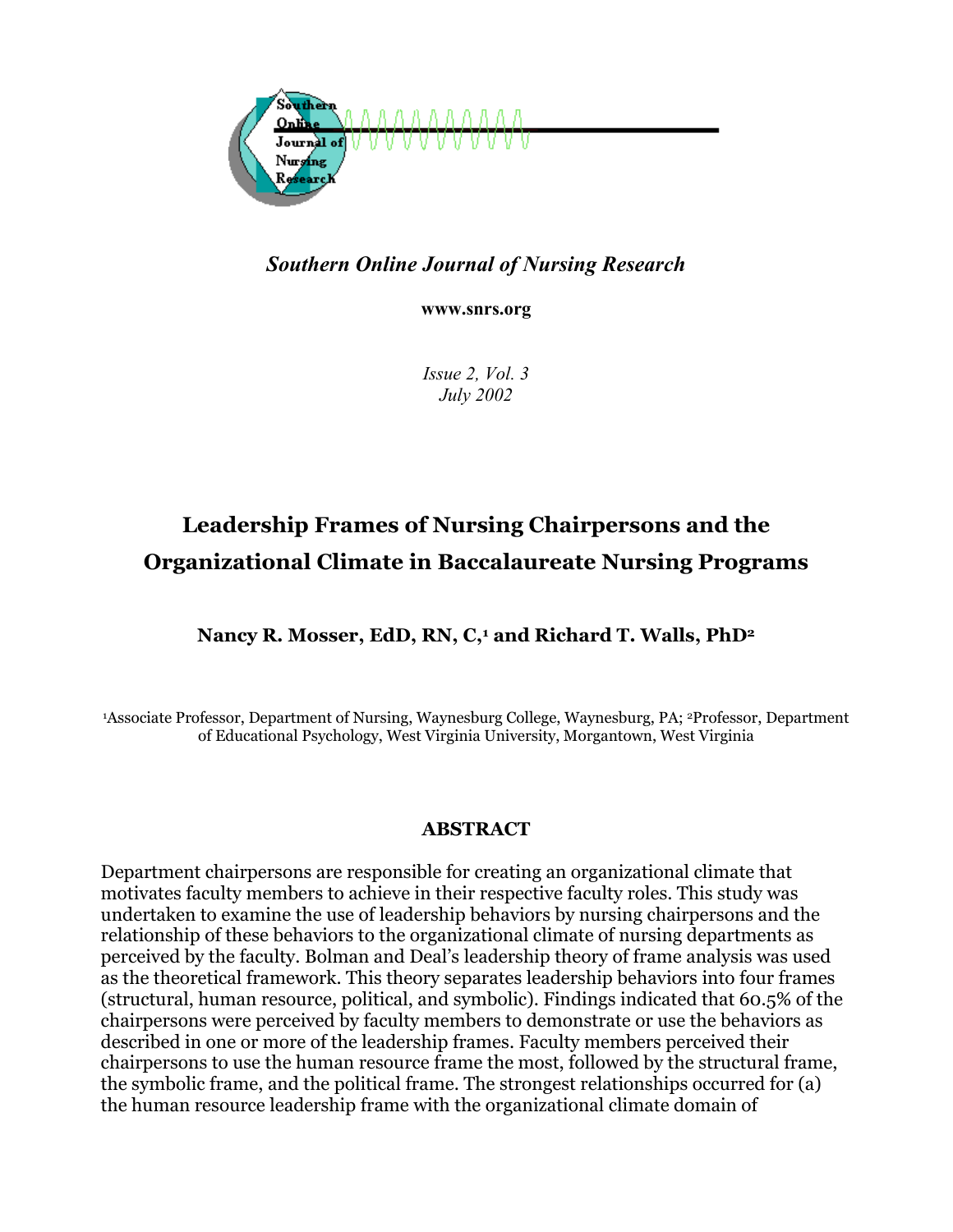consideration, (b) the structural frame with the production emphasis domain, and (c) the political frame and the symbolic frame with the consideration domain. The use of combinations of leadership frames (paired frame, multi-frame, and all four frames) by chairpersons was most associated with the organizational climate domains of consideration, intimacy, and production emphasis, as opposed to no frame or single frame use. This study proposes that the leadership theory of frame analysis should be included in graduate programs that educate nurses to assume leadership roles. In addition, the findings may prove useful to search committees when selecting new department chairpersons.

*Keywords: Nursing Education, Leadership, Organizational Climate* 

# **Introduction**

Academic departments form the building blocks of institutions of higher learning, and their functioning heavily depends upon the department chairperson's leadership ability. Department chairs are charged with creating a shared vision for the department, and they are responsible for developing a climate conducive to motivating faculty members and encouraging scholarship. In addition, they should create a supportive communication climate that emphasizes listening skills, thus demonstrating respect and empowerment for faculty members and students. The organizational climate exudes excitement when department leadership is strong, and it is the chair who creates the climate.**1** Creation of a positive climate is critical to faculty retention.**<sup>2</sup>** Overall commitment to a department should increase when an open environment is present and faculty members believe they are making meaningful contributions.**<sup>3</sup>**

In classic studies outside nursing, leadership behavior is a factor that has been found to be a significant determinant of organizational climate.**4-<sup>7</sup>**

 Unfortunately, limited studies have been done on the climate in nursing education and the factors associated with it.**8** There is also a dearth of research relating the leadership behaviors of nursing chairpersons to organizational climate. Additionally, no nursing research has been done using Bolman and Deal's leadership theory of frame analysis.**9** Thus, this investigation was undertaken to examine the use of leadership frames among nursing chairpersons and their relationship to the organizational climate of nursing departments as perceived by the faculty.

# *Leadership*

The study of leadership was initiated early in the twentieth century, beginning with trait theory, which suggested that leaders are endowed with specific traits that differentiate them from followers.**<sup>10</sup>** A shift in the emphasis from the personal characteristics of leaders to their behaviors as leaders began as a result of Stodgill's initial research.**11** This behavioral approach, emphasized from the late 1940s to the late 1960s, was concerned with leader behavior that is capable of being changed, focusing on the differences in the behavior of effective and ineffective leaders.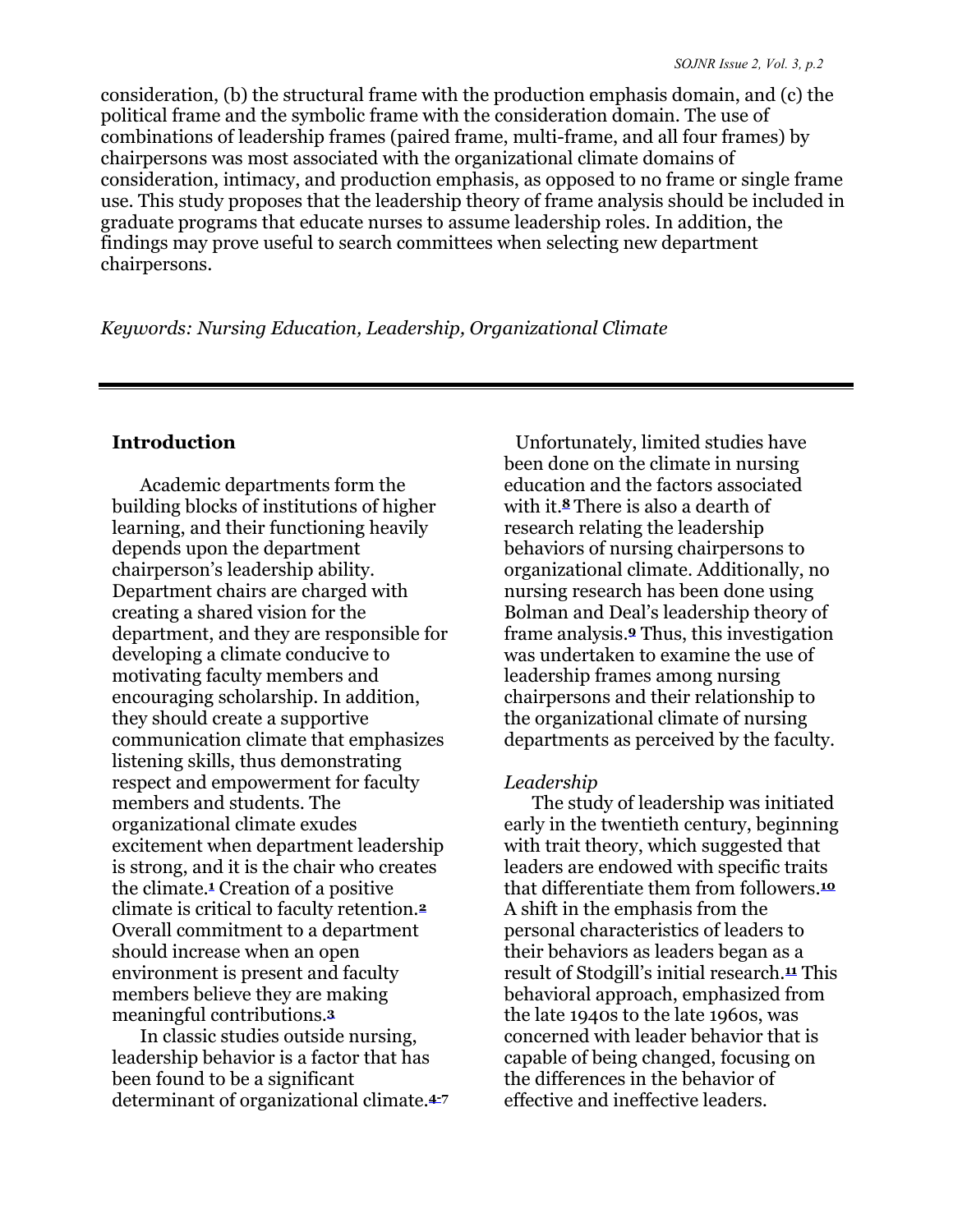However, scant attention had been paid to the possibility that leader behavior was contingent upon the situation, thus leading to the contingency approach in the 1970s, which emphasized the importance of situational factors and the nature of the external environment.**<sup>12</sup>**

An additional approach to studying leadership, transformational leadership, was initiated by Burns in the late 1970s.**13** Transformational leaders define the need for change, create a vision and a commitment to the vision, and inspire subordinates to achieve goals. Personal values and beliefs form the basis of transformational leadership. Leaders are able to produce higher levels of performance by uniting followers and changing their goals and beliefs.**<sup>14</sup>** Additionally, transformational leadership can be considered part of a newer approach to the study of leadership, viz. the symbolic approach. Cultural and symbolic theories represent a paradigm shift in leadership studies. They do not view leadership as an objective act in which leaders display traits or behaviors to influence followers, but rather as a subjective act where leaders construct a reality that reflects desired ends and is congruent with followers' beliefs.**15** The leader invents a reality through shared meanings that influence perceptions and activities. Leaders manage meaning rather than processes.**<sup>16</sup>**

In the 1980s, Bolman and Deal developed one of the most useful organizational typologies for viewing and studying leadership.**17** They synthesized existing theories of leadership and organizations into four traditions, which they labeled as "frames."**18,19** Frames are considered to be both windows on the world and lenses that bring it into focus. Frames help to order experience and allow

people to gather information and to make judgments. The four frames of leadership, as described by Bolman and Deal, are the structural frame, the human resource frame, the political frame, and the symbolic frame**.** 

The first frame, the structural frame, postulates that effective leaders define clear goals, establish specific roles for people, and coordinate activities through the use of rules, policies, and a chain of command. Structural leaders set direction and hold people accountable. The second frame, the human resource frame, focuses on human needs. Leaders value feelings and relationships, and leadership is accomplished through facilitation and empowerment. The third frame, the political frame, assumes a continuing competition among different constituencies for scarce resources and emphasizes individual and group interests. Political leaders advocate, negotiate, and value pragmatism. With the last frame, the symbolic frame, leaders develop symbols and culture within the organization to provide a shared sense of mission and identity.

Research has been conducted to investigate how leaders use leadership frames, i.e., whether they demonstrate the behaviors as described in each leadership frame. In a study that sampled educational administrators in US colleges and universities, US public schools, and public schools in Singapore, results revealed that the percentage of those who used more than two frames was less than 25% in the three samples, while only about 5% used all four frames.In all three populations, the symbolic frame was used in fewer than 20% of the cases while the structural frame was used in about 60% of the samples. The three groups varied widely in their use of the political and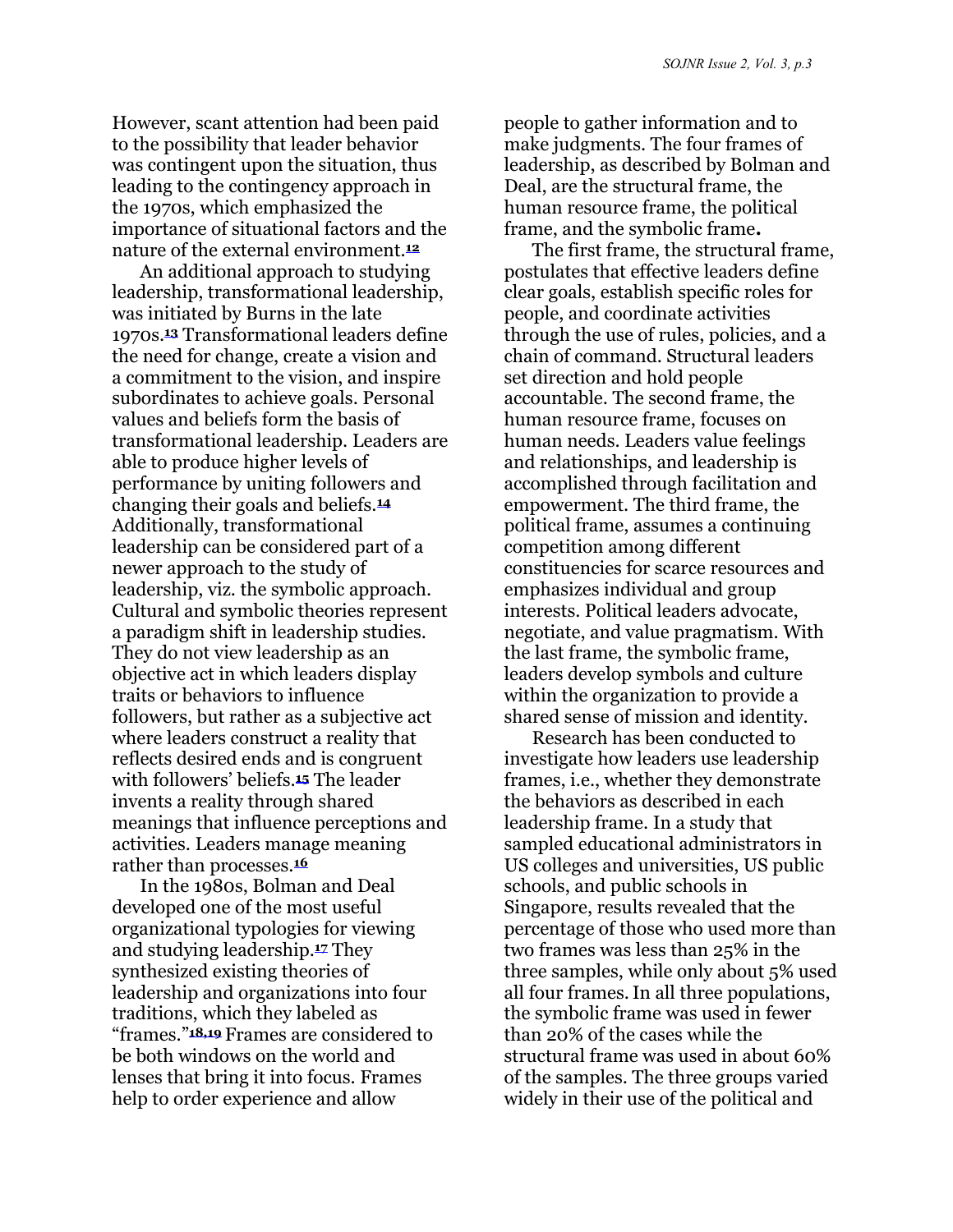human resource frames.**<sup>20</sup>** Bolman and Deal have asserted that in an increasingly complex world, the ability to use more than one frame should increase a person's ability to act effectively and make clear judgments.

# *Organizational Climate*

The concept of organizational climate was first described in the late 1950s. Different definitions exist, but some basic properties of climate have emerged over time.**21** Organizational climate characterizes properties of an organization and describes a unit rather than evaluating it. In addition, it results from routine organizational practices and influences members' attitudes and behaviors.

In research studies climate has been shown to influence variables such as motivation, productivity, and job satisfaction.**22-24** Climate is also considered beneficial for organizational development efforts.**25** In other studies, the variable of leadership was found to have an important influence on organizational climate.**26-29**

Borrevik,**30** after reviewing the work of Halpin and Croft,**31** concluded that there were four climate domains, or categories of organizational climate, found in higher education. The four climate domains are: (1) consideration, characterized by the chair's supportive role toward faculty (an open climate); (2) intimacy, which refers to a socialneeds satisfaction not necessarily related to task accomplishments (an open climate); (3) disengagement, related to fractionalization within the faculty (a closed climate); and (4) production emphasis, associated with close supervision of the faculty (a closed climate). Borrevik developed the Organizational Climate Description Questionnaire-Higher Education

(OCDQ-HE) to measure the four climate domains in higher education.

Edwards**<sup>32</sup>** used the OCDQ-HE and found a significant relationship between the dean's leadership style, as measured by House's Leader Behavior Scale, and faculty perceptions of climate in collegiate schools of nursing. Lewis**<sup>33</sup>** found a weak correlation between a measure of power orientation using Cavanaugh's Power Orientation Scale, and the disengagement domain as measured by the OCDQ-HE, in schools of nursing.

### *Research Questions*

Three research questions were posed:

- 1. Which leadership frames do nursing faculty members perceive that nursing chairpersons use?
- 2. What are the relationships between single leadership frame use by nursing chairpersons and the organizational climate domains of consideration, intimacy, disengagement, and production emphasis as perceived by the nursing faculty?
- 3. What are the relationships between the use of combinations of leadership frames by nursing chairpersons and the organizational climate domains as perceived by the faculty?

# **Methods**

Institutional review board approval was obtained prior to initiation of the study. A descriptive study design was used to survey the nursing faculty, in which leadership frame use by nursing chairpersons was examined in relation to organizational climate. A query letter was sent to the nursing chairpersons of all 136 baccalaureate nursing programs in the American Association of Colleges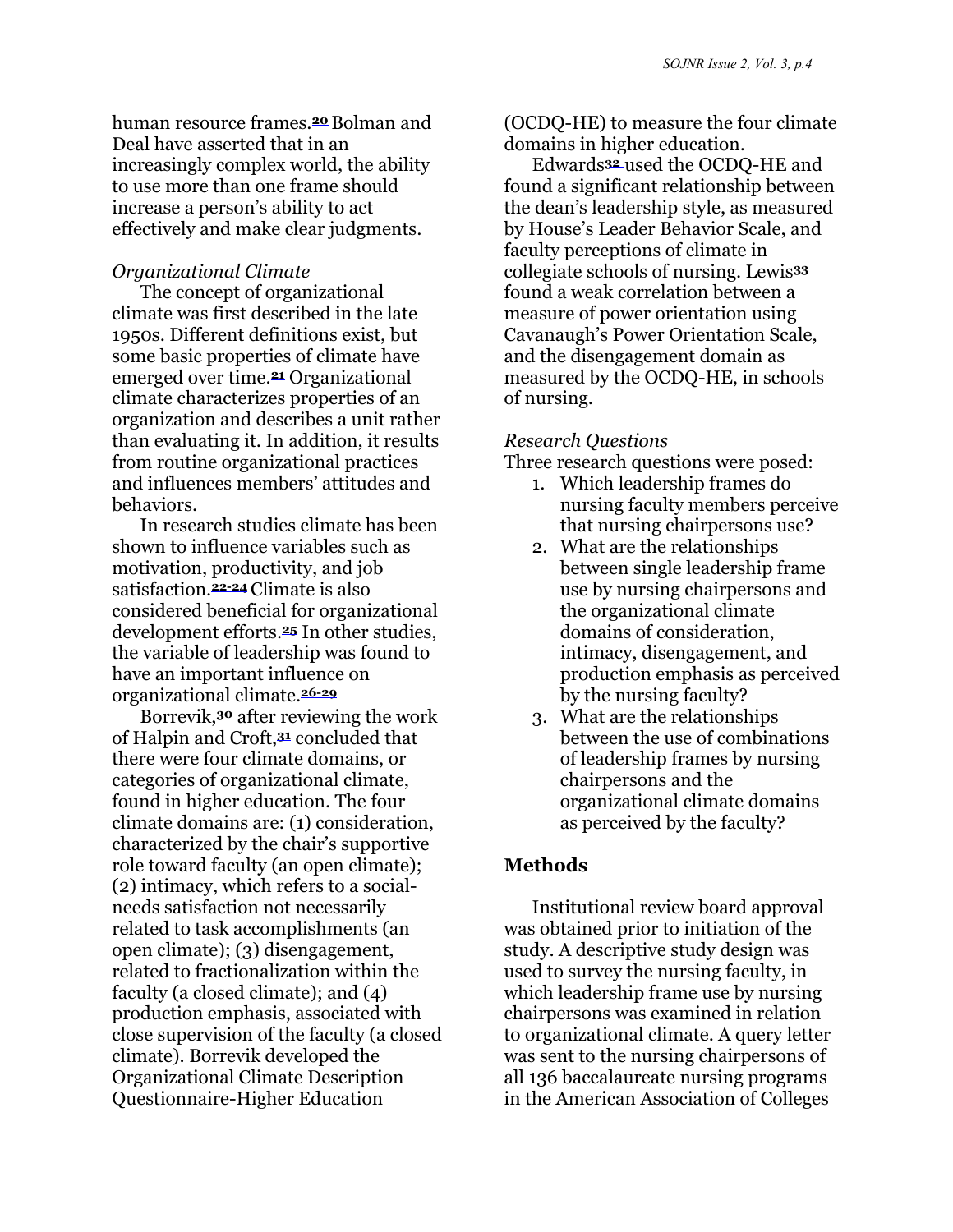of Nursing (AACN) North Atlantic Region (as designated by the AACN), requesting the names of the instructional faculty members who had no administrative title and who held a full time position as a professor, associate professor, assistant professor, or instructor. Seventy chairpersons responded, with 60 schools providing the names of 605 faculty members. Each of the 605 faculty members received a packet including: an introductory letter guaranteeing confidentiality, a leadership instrument, an organizational climate questionnaire, a demographic questionnaire, and a stamped, faculty-coded return envelope. Envelopes were coded only as a followup mechanism to non-responders. The instruments  $(n = 253)$  were returned directly to the researcher for data analysis, for a response rate of 42 percent. Data were reported in aggregate form and did not identify faculty members, chairpersons, or institutions.

#### *Instruments*

Three questionnaires sent to nursing faculty were: (1) Bolman and Deal's Leadership Orientations Instrument (Other), (2) Borrevik's Organizational Climate Description Questionnaire-Higher Education (OCDQ-HE), and (3) a demographic questionnaire. Approximately 15 to 20 minutes were required to complete all three components.

The leadership instrument exists in two parallel forms: one for leaders to rate themselves (self), and one for subordinates to rate their leaders (other). This study used the Leadership Orientations Instrument (Other), that consists of 32 questions addressing leader behaviors from the viewpoints of subordinates, consistent with Bolman and Deal's four frames of leadership.**<sup>34</sup>**

Bolman and Deal have reported Cronbach's alpha for the four frame measures as high, ranging from .91 to .93. Additionally, factor analysis using principal components and varimax rotation, yielded a high degree of internal consistency.**35,36**

Each of the four frames of leadership is represented by eight items describing leader behaviors. Using a five-point Likert scale, each faculty member rated his or her department chairperson, defined as the administrator of the nursing program, in terms of demonstrating leader behaviors (1= Never,  $5 =$  Always). A mean score was calculated for each frame. Leadership frame use was operationally defined as a mean of 4.0 or higher for a given subset of leadership questions; thus, chairs were perceived as using a leadership frame with a mean score of 4.0 or higher. Accordingly, this definition yielded reasonable splits between endorsements and non-endorsements, and was conceptually based on the parameters of the five-point Likert scale.

The OCDQ-HE assesses the organizational climate of academic departments in institutions of higher learning. The 42-item form of the OCDQ-HE contains four subsets addressing the climate domains. Cronbach's alphas for the climate domains were .93 for consideration (12 items), .84 for intimacy (9 items), .68 for disengagement (11 items), and .71 for production emphasis (10 items). Factor analysis, using varimax rotation, established construct validity.**<sup>37</sup>**

Nursing faculty members used a fivepoint Likert scale to rate the extent to which the survey items occurred in their academic department (1 = Almost Never,  $5 =$  Always). Means were calculated for each climate domain on every survey.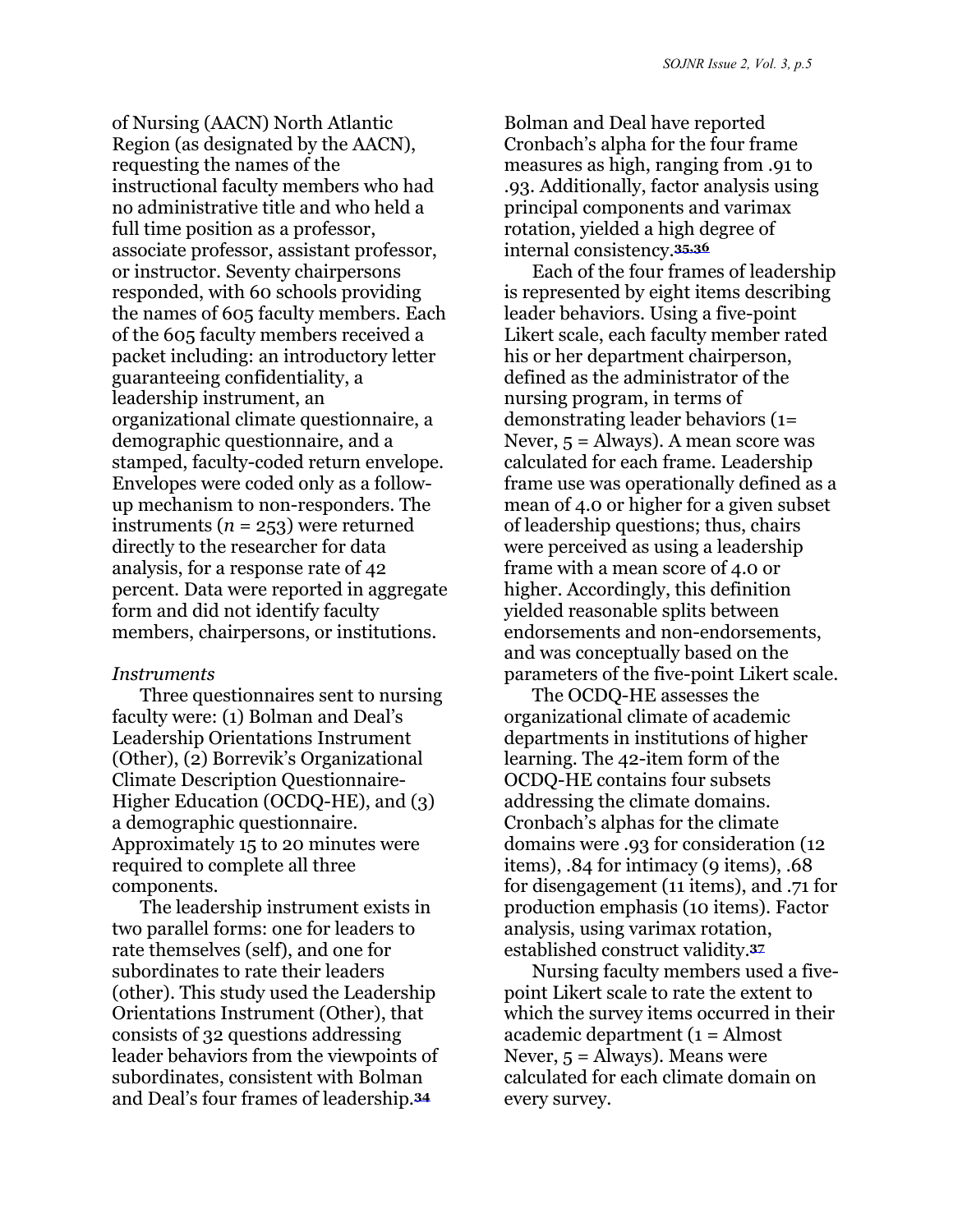The demographic questionnaire collected information on age, highest degree earned, academic rank, tenure status, number of years in present position, and the number of years employed in baccalaureate nursing education. Other questions related to the institution and the experience of the chair.

#### **Results**

Highest earned degree held was the master's degree for 114 faculty and doctorate for 138 faculty. Academic rank ranged from instructor to full professor with the following numbers: 21 instructors; 118 assistant professors; 84 associate professors; and 29 professors. Of the 252 faculty who reported on tenure, 124 were tenured. Faculty members were at their current institutions for a mean of 10 years and in baccalaureate nursing education for a mean of 13 years. Respondents were employed in public  $(n = 130)$  and private  $(n = 120)$  institutions. Nursing faculty estimated that their chairs held their positions for an average of 5.5 years, and the mean head count enrollment as 222 students. One of the demographic surveys was unusable, as there were several items for which no response was given.

#### *Leadership Frame Use*

Faculty reported that 60.5% of their chairpersons used leadership frames in directing the nursing programs, while 39.5% of the chairs showed no leadership frame use. In other words, the faculty perceived that 39.5% did not demonstrate the behaviors that comprise the four leadership frames as described by Bolman and Deal in their leadership questionnaire. Of the 60.5 % who were perceived to demonstrate use,

16.6% of the chairs used a single frame [structural (ST), human resource (HR), political (PO), or symbolic (SY)], 12.6% used paired frame combinations (two of the four frames), 9.2% used multi-frame combinations (three of the four frames), and 22.1% used all four frames. There were 6 different paired frame (ST-HR, HR-SY, ST-PO, ST-SY, HR-PO, PO-SY) and 4 different multi-frame combinations (ST-HR-PO, ST-HR-SY, ST-PO-SY, HR-PO-SY). Within the reported frame combinations (single, paired, multi, and all four frames), faculty members perceived their chairpersons using the human resource frame the most (49.8%), followed by the structural frame (43.5%), the symbolic frame (32.4%), and finally, the political frame (32.0%).

 Statistically significant relationships between single leadership frame use by nursing chairpersons and the organizational climate domains as perceived by the faculty were also found. The highest correlation was seen between the human resource frame and consideration (*r* = 0.86, *p* = < .01). The structural frame correlated the highest with production emphasis ( $r = 0.75$ ,  $p =$ < .01), while the political frame's strongest correlation was with consideration ( $r = 0.68$ ,  $p = 0.61$ ). Lastly, the symbolic frame had its highest correlation with consideration  $(r=0.78, p = 0.01)$ . All four frames negatively correlated with disengagement. Both Pearson's productmoment correlation coefficients and analysis of variance were used to analyze these same data in two different ways. Both tests yielded similar results.

### *Combinations of Frames and Organizational Climate*

Statistically significant relationships between the use of combinations of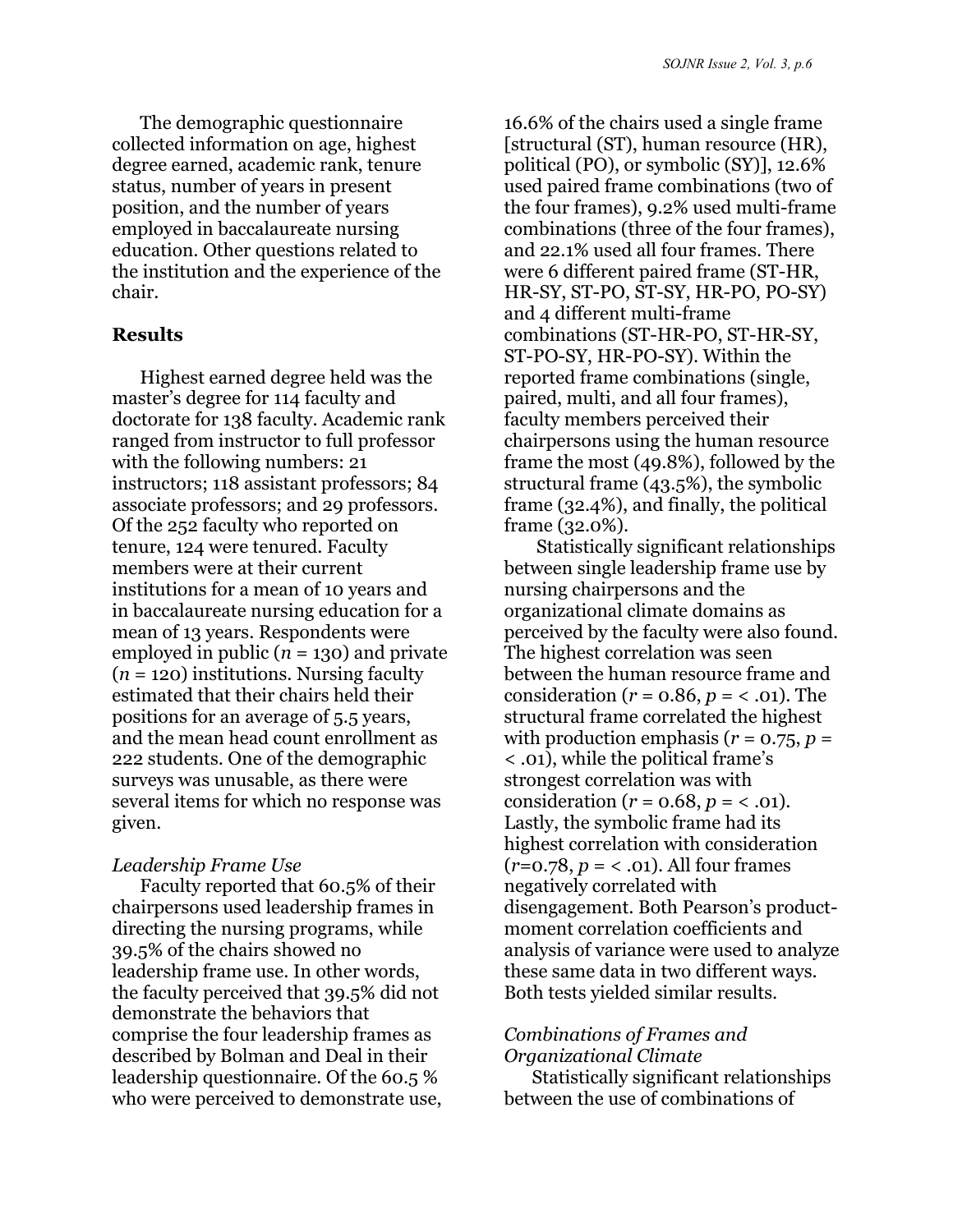<span id="page-6-0"></span>leadership frames by nursing chairs and the organizational climate domains as perceived by the faculty were found as well [\(Table 1\).](#page-10-0) The use of all four frames showed the highest endorsement of consideration, followed by paired frame use, multi-frame use, single frame use, and no frame use  $(F = 54.80, df = 4,$ 247, *p* < .01). Paired frame use demonstrated the highest endorsement of intimacy, followed by all four frame use, multi-frame use, single frame use, and no frame use (*F* = 12.76, *df* = 4, 247, *p* < .01). No frame use showed the highest endorsement of disengagement (a closed climate), followed by multiframe use, single frame use, all four frame use, and paired frame use (*F* = 7.79, *df* = 4, 247, *p*<.01). Finally, all four frame use demonstrated the highest endorsement of production emphasis, followed by paired frame use, multiframe use, single frame use, and no frame use  $(F = 27.54, df = 4.247, p <$ .01). Tukey's HSD Test, a post hoc test, indicated that the means of the five combinations of leadership frames differed significantly from all other combinations for each of the four climate domains.

#### **Discussion**

All four leadership frames (structural, human resource, political, and symbolic) correlated positively with the organizational climate domains of consideration, intimacy, and production emphasis, while all four frames negatively correlated with disengagement. The finding that all four frames correlated with the closed climate domain of production emphasis was unanticipated. Production emphasis is signified by close supervision of the faculty by the chair, and the chair is known to place the mission and goals of

the department above individual faculty concerns. Nursing faculty in baccalaureate nursing programs may expect close supervision by the chair, with the understanding that the formal goals of the department are given stronger emphasis than individual goals. In addition, production emphasis may not be considered a closed climate in baccalaureate nursing education, especially if it is balanced by chair endorsement of other open climates.

Combinations of leadership frames yielded significant findings as well. Chairpersons using the leadership frame combinations of all four frames, the multi-frame, and the paired frame demonstrated the highest endorsement of the organizational climate domains of consideration, intimacy, and production emphasis, as opposed to single and no frame use. In contrast, no frame use was most associated with disengagement. Based on these results, faculty perceptions that 39.5% of chairpersons used no frame and 16.6% used a single frame were discouraging findings.

Additionally, some results of this study contrasted with Bolman and Deal's findings.**38** In this investigation, 31.3% of the respondents perceived their chairs to use more than two frames as opposed to less than 25% in Bolman and Deal's study, and 22% were perceived to use all four frames as opposed to about 5% in Bolman and Deal's research. The structural frame was perceived to be used less in this study (43.5%) as compared to Bolman and Deal's (60%), while the symbolic frame was perceived to be used 32.4% of the time, as opposed to less than 20% in Bolman and Deal's study. These differences might be attributable to the fact that the overwhelming percentage of nursing chairpersons and faculty members are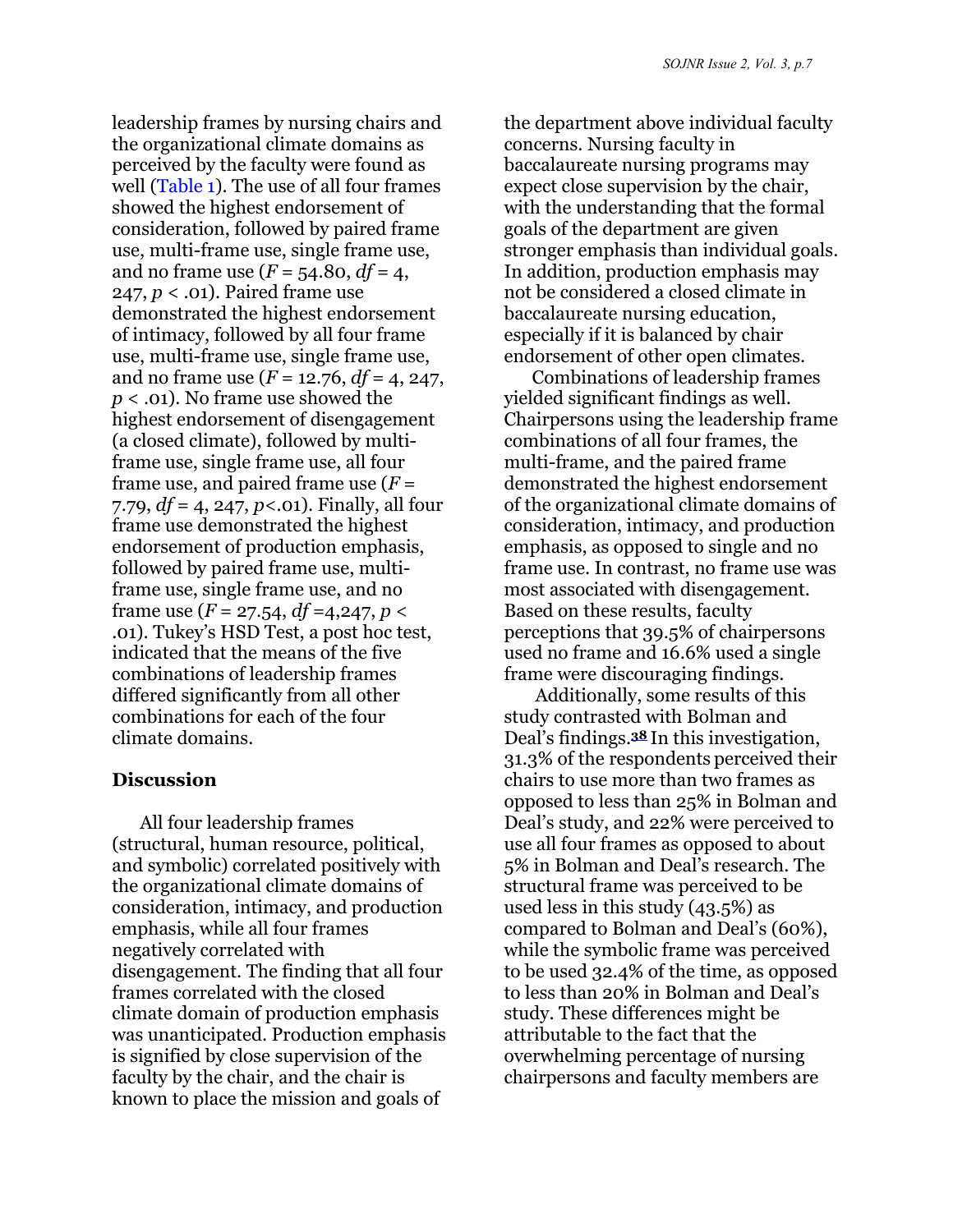women, who may use frames differently. Further study in this area is warranted.

#### **Implications**

The findings of this study have implications for nursing education. For instance, chairpersons might explore how they generally define goals, establish specific roles for people, and coordinate activities through the use of rules and policies as seen in the structural leadership frame. Chairs could reflect on how they foster participation and involvement, and if they listen to new ideas as promoted in the human resource frame. In addition, they could examine how they advocate and negotiate as seen in the political leadership frame, and explore how they create a shared sense of mission and identity for which the symbolic frame is noted. In this study, the political and symbolic leadership frames were not perceived as being used as much as the human resource and structural frames. Chairs could make a concerted effort to try and address these frames, since all four frame use by chairs, as perceived by the faculty, demonstrated the highest endorsement of consideration, while ranking low in disengagement.

Additionally, the findings have implications for graduate programs preparing students for administrative positions. Graduate programs that educate nurses to assume leadership roles should address the concept of leadership frames and should plan the use of learning activities such as case studies, role-playing, leadership simulations, and internships that would help to provide experiential learning.

The results of this study might prove useful to search committees when selecting new department chairs. Members of search committees may

wish to structure their interview questions in ways that address Bolman and Deal's leadership frames. Similarly, the findings may prove beneficial to prospective nursing faculty members seeking employment. They can use the leadership and organizational climate questionnaires to help construct questions that aid them in ascertaining which leadership frames are used by the chair and the organizational climate domains that exist within the department.**<sup>39</sup>**

Administrators and faculty members also may wish to use the instruments to assess themselves and their own departments. Use of the leadership questionnaire may assist chairs in examining and adapting their own leadership behaviors. The organizational climate instrument could provide information to those interested in assessing the climate in their own programs and making necessary improvements.

The size of the sample, the geographic restrictions, and the use of faculty perceptions limit the results of the investigation. Further studies could address replication with another regional or national population, and variables such as the experience of the chair and the size and type of the institution. A valuable follow-up to the present research could compare chairpersons' perceived leadership frame use with faculty perceptions of chairpersons' leadership frame use and the relationship to the organizational climate in the department.

Although additional research is warranted, the present findings suggest relationships between leadership frame use by chairpersons and the organizational climate in baccalaureate nursing programs. The organizational climate domains of consideration,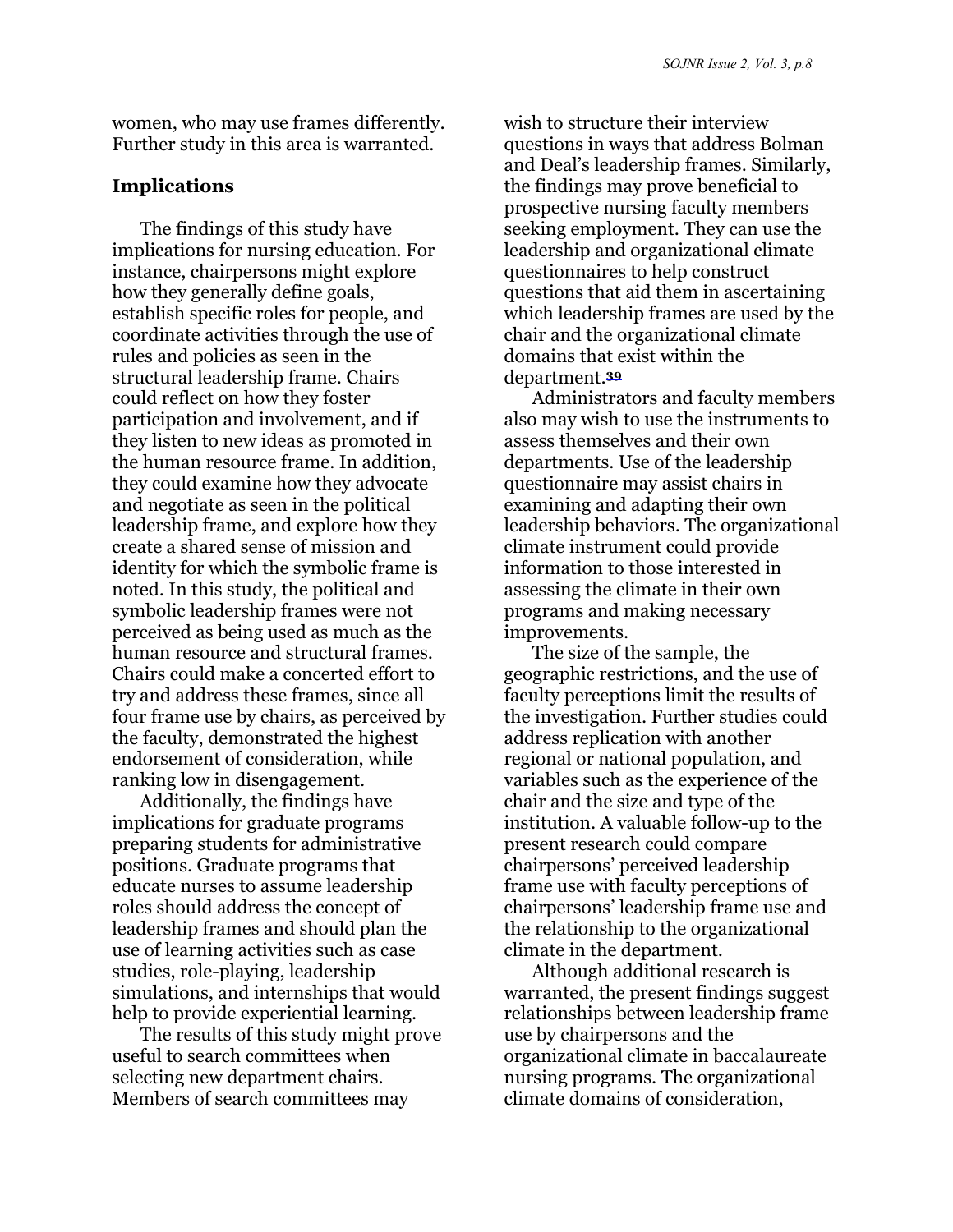intimacy, and production emphasis were most associated with chairpersons' use of the paired frame, the multi-frame,

and all four leadership frame combinations as opposed to no frame or single frame use.

#### **References**

- <sup>1</sup>Lucas, A.F. *Strengthening Departmental Leadership: Team-Building for Chairs in Colleges and Universities* (Jossey-Bass Publishers, San Francisco, CA, 1994).
- <sup>2</sup>Nienhaus, R.W. (1994, Nov.). Satisfied faculty and involved chairpersons: Keys to faculty retention. *Paper presented at the annual meeting of ASHE*. ERIC Document Reproduction Service No. ED 375 735.
- <sup>3</sup>Donahue, J.D. (1986). Faculty perceptions of organizational climate and expressed job satisfaction in selected baccalaureate schools of nursing. *Journal of Professional Nursing, 2* (6), 373-379.
- 4 Litwin, G.H. & Stringer, R.A. *Motivation and Organizational Climate* (Harvard University Press, Boston, MA, 1968).
- ${}^{5}$ Schneider, B. & Bartlett, C.J. (1968). Individual differences and organizational climate I: The research plan and questionnaire development. *Personal Psychology, 21*, 323-333.
- ${}^{6}$ Lawler, E.E., Hall, D.T., & Oldham, G.R. (1974). Organizational climate: Relationship to organizational structure, process, and performance. *Organizational Behavior and Human Performance, 11*, 139-155.
- <sup>7</sup>LaFollette, W.R. & Sims, H.P. (1975). Is satisfaction redundant with organizational climate? *Organizational Behavior and Human Performance, 13*, 257-278.
- ${}^{8}$ Lubbert, V.M. (1995). Structure and faculty perception of climate in schools of nursing. *Western Journal of Nursing Research, 17*, (3), 317-327.
- 9 Bolman, L.G. & Deal, T.E. *Reframing Organizations,* 2nd ed. (Jossey-Bass, San Francisco, CA, 1997).
- <sup>10</sup>Yukl, G.A. *Leadership in Organizations*,  $4^{th}$  ed. (Prentiss-Hall, Englewood Cliffs, NJ, 1998).
- $11$ Stodgill, R.M. (1948). Personal factors associated with leadership: A survey of the literature. *Journal of Psychology, 25*, 35-71.
- 12Bryman, A. Leadership in organizations, in *Handbook of Organizational Studies* (eds. Clegg, S.R., Hardy, C. & Nord, W.R., 276-292 (Sage Publications, London, 1996).
- <sup>13</sup>Burns, J.M. *Leadership*. (Harper & Row, New York, 1978).
- <sup>14</sup>Hoy, W.K. & Miskel, C.G. *Education Administration: Theory, Research, and Practice*, 5<sup>th</sup> ed. (McGraw-Hill, Ney York, NY, 1996).
- <sup>15</sup>Bensimon, E.M., Neumann, A.,  $\&$  Birnbaum, R. Making sense of administrative leadership: The "l" word in higher education. *ASHE-ERIC Higher Education Report No.1*. (The George Washington University, Washington, D.C., 1989).
- $16$ Bryman, 1996.
- $17$ Bensimon, 1989.
- 18Bolman, L.G. & Deal, T.E. *Modern Approaches to Understanding and Managing Organizations* (Jossey-Bass, San Francisco, CA, 1984).
- $19B$ olman, 1997.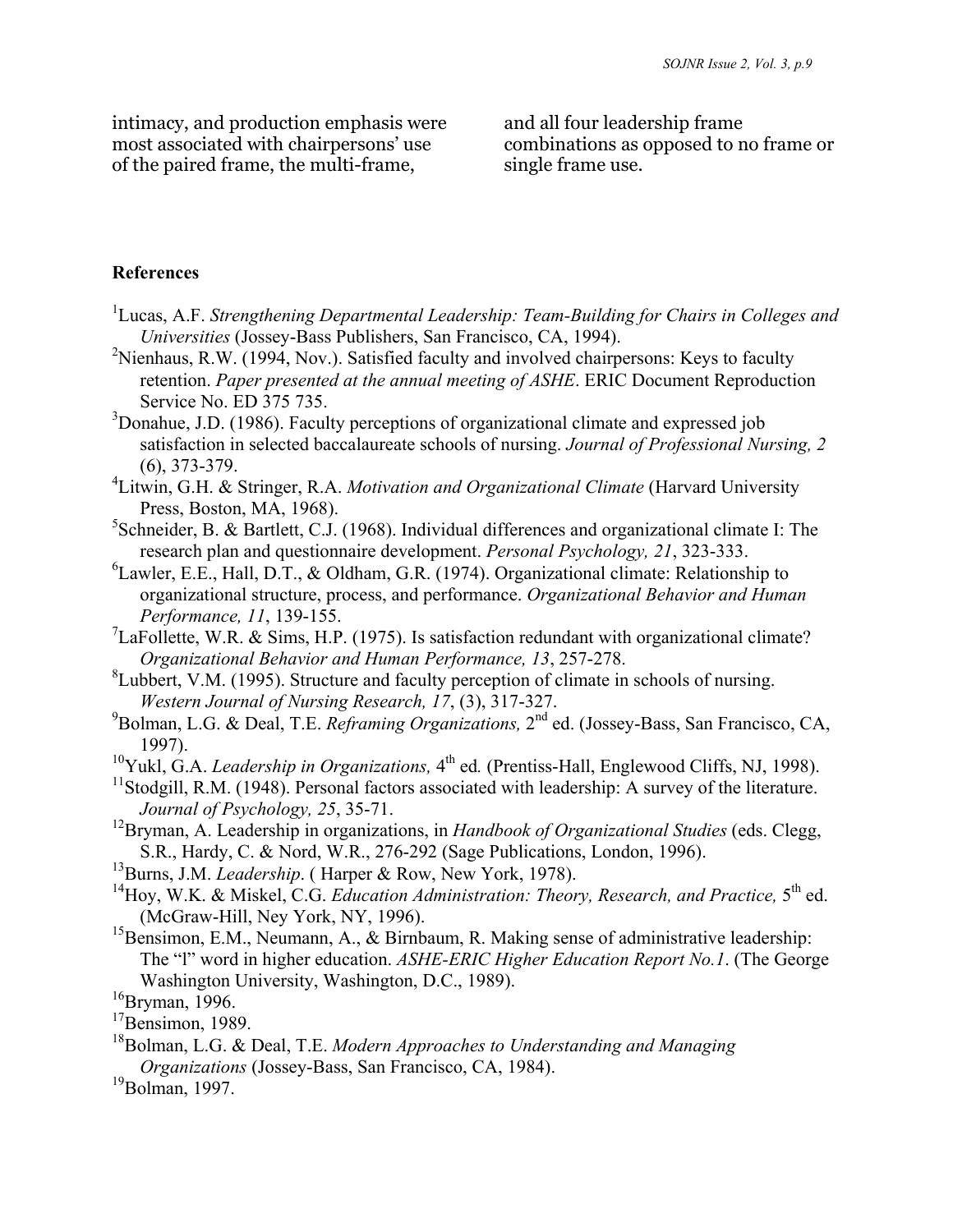$^{20}$ Bolman, L.G. & Deal, T.E. (1991). Leadership and management effectiveness: A multi-frame, multi-sector analysis. *Human Resource Management, 30* (4), 509-534.

<sup>21</sup>Poole, M.S. Communication and organizational climates: Review, critique, and new perspectives, in *Organizational Communications: Traditional Themes and New Directions* (eds. McPhee, R.D. & Tompkins, P.K. 79-108 (Sage Publications, Beverly Hills, CA, 1985).  $22$ Litwin, 1968.

- <sup>23</sup>Stichler, J.F. (1990). The effects of collaboration, organizational climate, and job stress on job satisfaction, and anticipated turnover in nursing. *Unpublished doctoral dissertation*, University of San Diego.
- $24$ Manahan, C.A. (1992). Predicting staff nurse satisfaction: Application of the Needs-Press Framework in a hospital setting. *Unpublished doctoral dissertation*, Oklahoma State University.
- <sup>25</sup>Moran, E.T. & Volkwein, J.F. (1987, Feb.). Organizational climate of institutions of higher education: construct determination and relationship to organizational effectiveness criteria. *Paper presented at the annual meeting of ASHE.* ERIC Document Reproduction Service No. ED 281 481.
- <sup>26</sup>Litwin, 1968.
- <sup>27</sup>Schneider, 1968.
- $28$ Lawler, 1974.
- <sup>29</sup>LaFollette, 1975.
- $30B$ orrevik, B. (1972). The construction of an OCDQ for academic departments in colleges and universities. *Unpublished doctoral dissertation*, University of Oregon.
- 31Halpin, A.W. & Croft, D.B. *The Organizational Climate of Schools* (Midwest Administration Center of the University of Chicago, Chicago, 1963).
- $32$ Edwards, D.S. (1984). An analysis of faculty perceptions of deans' leadership behaviors and organizational climate in baccalaureate schools of nursing. *Unpublished doctoral dissertation,* University of Cincinnati.
- $33$ Lewis, J.H. (1991). An analysis of the relationship between the power orientation of deans and organizational climate in colleges and schools of nursing. *Unpublished doctoral dissertation,* University of Cincinnati.
- $34$ Mosser, N.R. (2000). A study of the relationship between the perceived leadership style of nursing chairpersons and the organizational climate in baccalaureate nursing programs. *Unpublished doctoral dissertation,* West Virginia University.

- $36$ Meade, R.E. (1992). The California school leadership academy: It's effects on the leadership orientation of California elementary school principals. *Unpublished doctoral dissertation,* University of La Verne.
- 37Lewis, 1991.
- 38Bolman,1991.

<sup>39</sup>Mosser, 2000.

 $35$ Bolman, 1991.